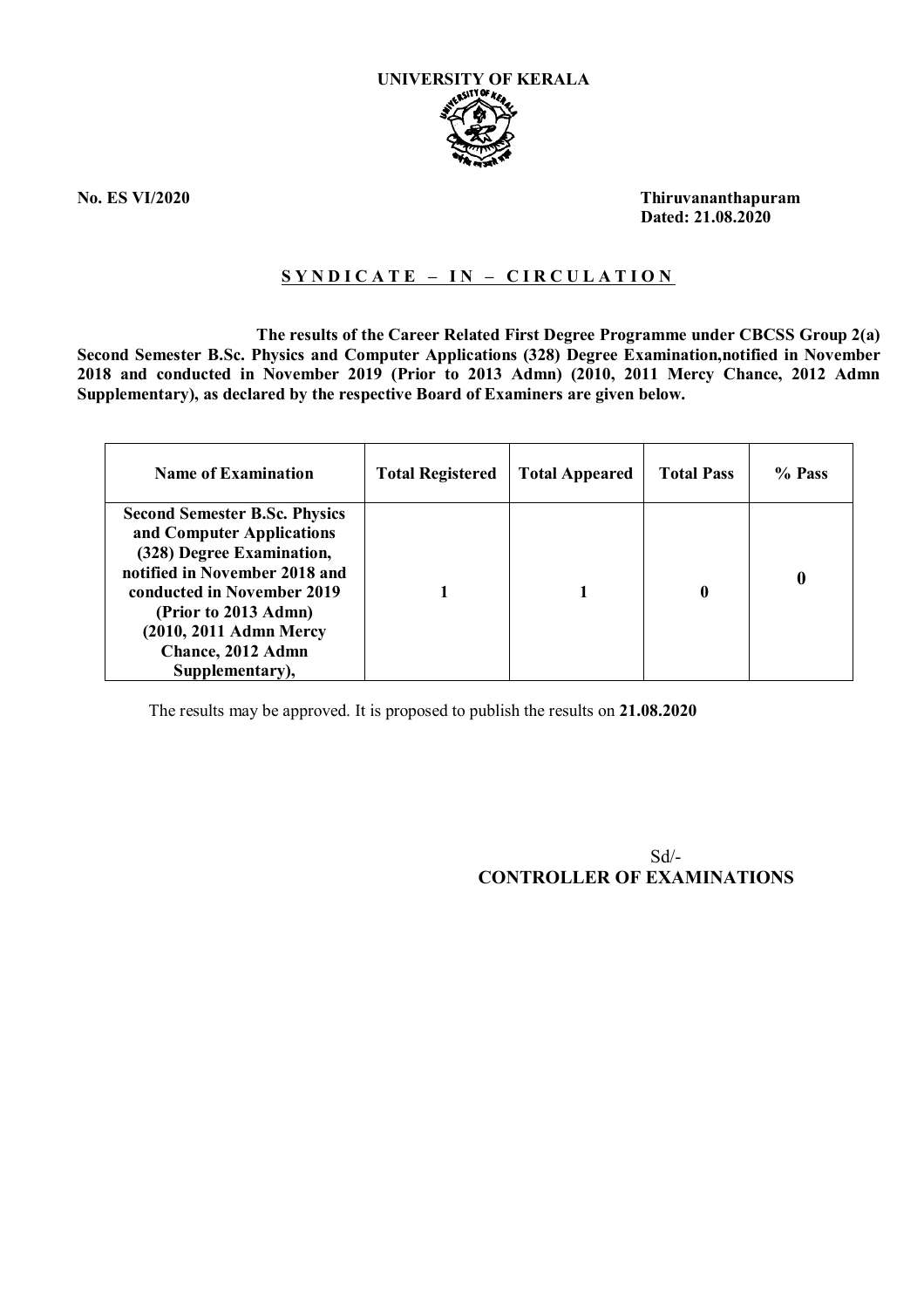**No. ES VI/2020**



## **UNIVERSITY OF KERALA NOTIFICATION**

**1. The following is the provisional list of Register Numbers of the successful candidates at the Career Related First Degree Programme Under CBCSS Group 2(a), Second Semester B.Sc. Physics and Computer Applications (328) Degree Examination, notified in November 2018 and conducted in November 2019 (Prior to 2013 Admn) (2010 & 2011 Admission – Mercy chance, 2012 Admission – Supplementary) as declared by the Board of Examiners.**

**2. Those who are successful in parts means: either the candidate has not obtained a separate minimum of 'D' grade in CE and ESE and/or has not obtained a minimum SGPA of 1.5**

**3. The Mark lists of the candidates will be sent to the respective Centre's.**

**4. Mark lists will not be issued to the candidates in respect of whom their defects to be rectified although their results have been provisionally released now.**

**5. The date for revaluation and scrutiny is 08.09.2020. Candidates should make use of draftmark list available in the university website for applying for revaluation. Application forrevaluation and scrutiny should be submitted through ONLINE only.**

> **Sd/- CONTROLLER OF EXAMINATIONS**

**University Buildings, Thiruvananthapuram Dated: 21.08.2020**